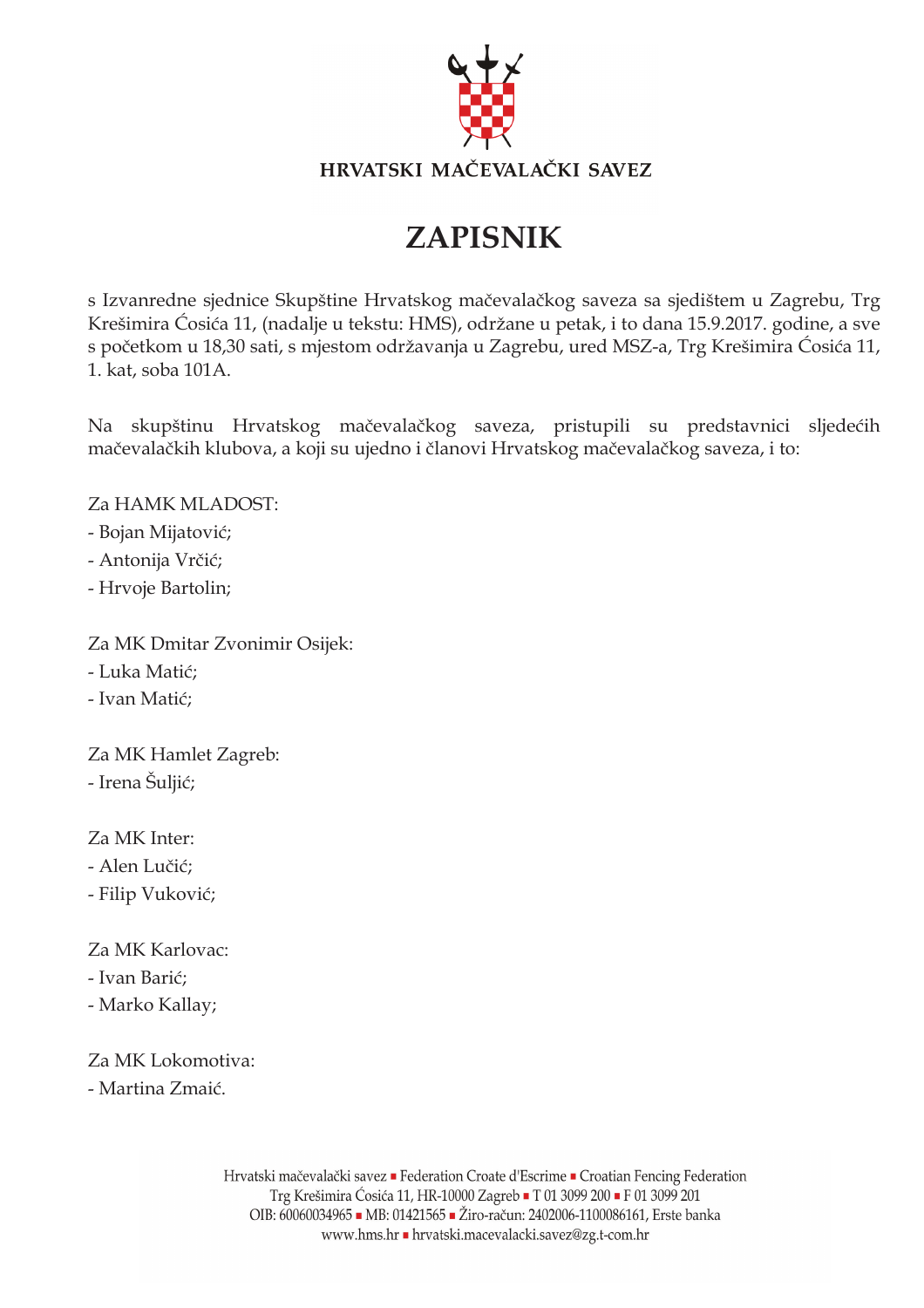Za MK Rapir:

- Ana Jurčević;
- Željko Kvesić;
- Lara Kvesić;
- Boris Kvesić;

Za MK Split:

- Ana Požgajčić;
- Marko Pervan;
- Darko Limov;
- Karlo Požgajčić;

Za MK Špada:

- Svetlana Volkova;
- Bernard Prekalj;

Za MK VMD:

- Bruno Ježek;
- Denis Bičanić;
- Tin Vrbanc;

Za MK ZŠM:

- nitko;

Za MK Mušketiri:

- Sanjin Kovačić;

## Za MSZ:

Antonio Trcin.

Prisutno ukupno: 26 od mogućih 35 zastupnika, a sve temeljem pravodobno odaslanog poziva od dana 30.08.2017. godine, a sve s prilozima istome, a u kojemu je predložen sljedeći:

## **DNEVNI RED**

- 1. Otvaranje i konstituiranje Skupštine, i to:
	- uvodna riječ Predsjednika HMS-a kao predsjedavajućeg;
	- izbor verifikacijske komisije 3 člana;
	- izbor zapisničara 1 zapisničar;
	- izbor ovjerovitelja zapisnika 2 ovjerovitelja zapisnika;
- 2. Izvješće verifikacijske komisije i utvrđivanje kvoruma;
- 3. Usvajanje Dnevnog reda;
- 4. Usvajanje zapisnika s prethodne sjednice Skupštine HMS-a, i to sjednice Skupštine HMS-a održane dana 07.05.2017. godine;
- 5. Primanje Mačevalačkog kluba "DUBRAVA" u punopravno članstvo HMS-a.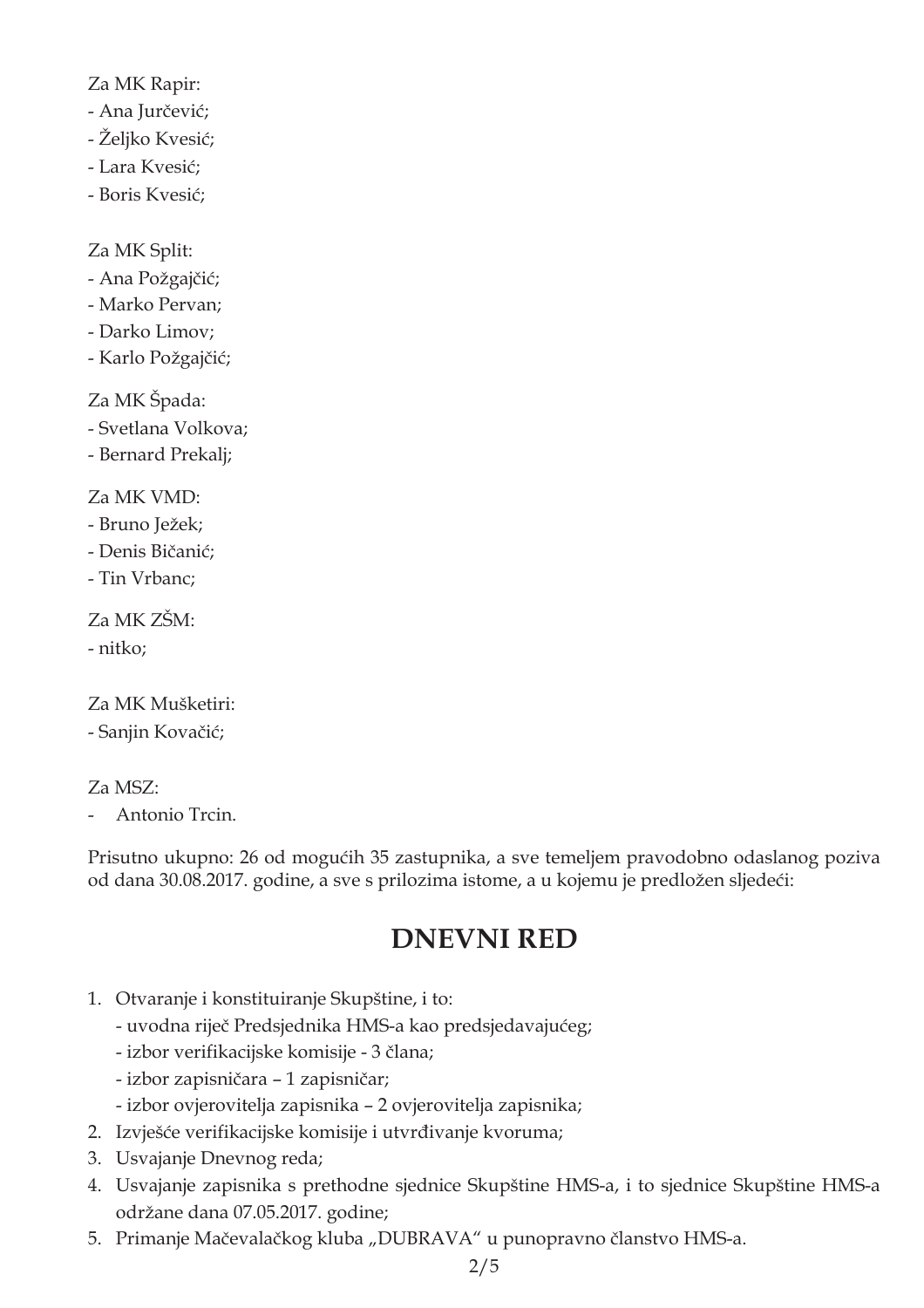#### Ad 1.

Predsjednik HMS-a kao predsjedavajući - g. Marko Kallay - otvorio je Skupštinu, a koja je time i konstituirana.

Na prijedlog predsjednika HMS-a jednoglasno je prihvaćeno da se sjednica Skupštine snima.

Predsjednik HMS-a konstatira kako je Poziv na Izvanrednu sjednicu Skupštine HMS-a s Dnevnim redom poslan i dostavljen na vrijeme svim udruženim članicama HMS-a pa nema nikakvih pravnih zapreka za održavanje iste.

Predsjednik HMS-a g. Kallay u uvodnom dijelu obavještava zašto je sazvana ova sjednica, a to je primitak MK Dubrave u punopravno članstvo uz opasku g. Kovačića oko izmjena i dopuna Statuta kojom bi se pojednostavila procedura primitka u članstvo prema načinu kako to provodi Međunarodna mačevalačka organizacija (FIE). Na što se predsjednik HMS-a g. Kallay obvezao regulirati navedeno na novoj skupštini koja bi trebala biti krajem godine zato što se treba usvojiti novi Financijski plan i Plan javne nabave i sve potrebne dokumente za sljedeću financijsku godinu. Nakon toga nova skupština se predviđa za 4. ili 5. mjesec kada se moraju usvojiti Financijska izvješća osim ako neće biti potrebe za izvanredno sastajanje.

Ujedno je obavijestio prisutne o učinjenom od zadnje skupštine do sada i što je neposredno u planu HMS-a - uskoro će u postupak elektronskog glasanja Izvršnog odbora HMS-a usvajanje novog Pravilnika o registraciji i licenciranju, u tijeku je javna rasprava o Sudačkom pravilniku, Kalendar HMS-a je napravljen koji sadrži dva sudačka tečaja u novoj sezoni te nekoliko trenerskih tečajeva.

Na prijedlog predsjednika HMS-a jednoglasno su izabrana sljedeća tijela Skupštine, i to:

- verifikacijska komisija: Željko Kvesić, Sanjin Kovačić i Bojan Mijatović;
- zapisničarka: Irena Šuljić;  $\sim$
- ovjerovitelji zapisnika: Ivan Matić i Boris Kvesić.

#### Ad 2.

Verifikacijska komisija se povukla na pregled punomoći i utvrđivanje kvoruma, te je putem svojeg predsjednika – g. Željka Kvesića - izvijestila da je od ukupno 35 članova Skupštine prisutno njih 26, a što čini kvorum sukladno Statutu.

Izvješće verifikacijske komisije je jednoglasno prihvaćeno.

#### $Ad3.$

Predsjednik HMS-a g. Kallay predlaže dopunu Dnevnog reda s točkom 6. Ostalo te je kao takav Dnevni red Izvanredne sjednice Skupštine HMS-a jednoglasno usvojen i prihvaćen, i to kako stoji: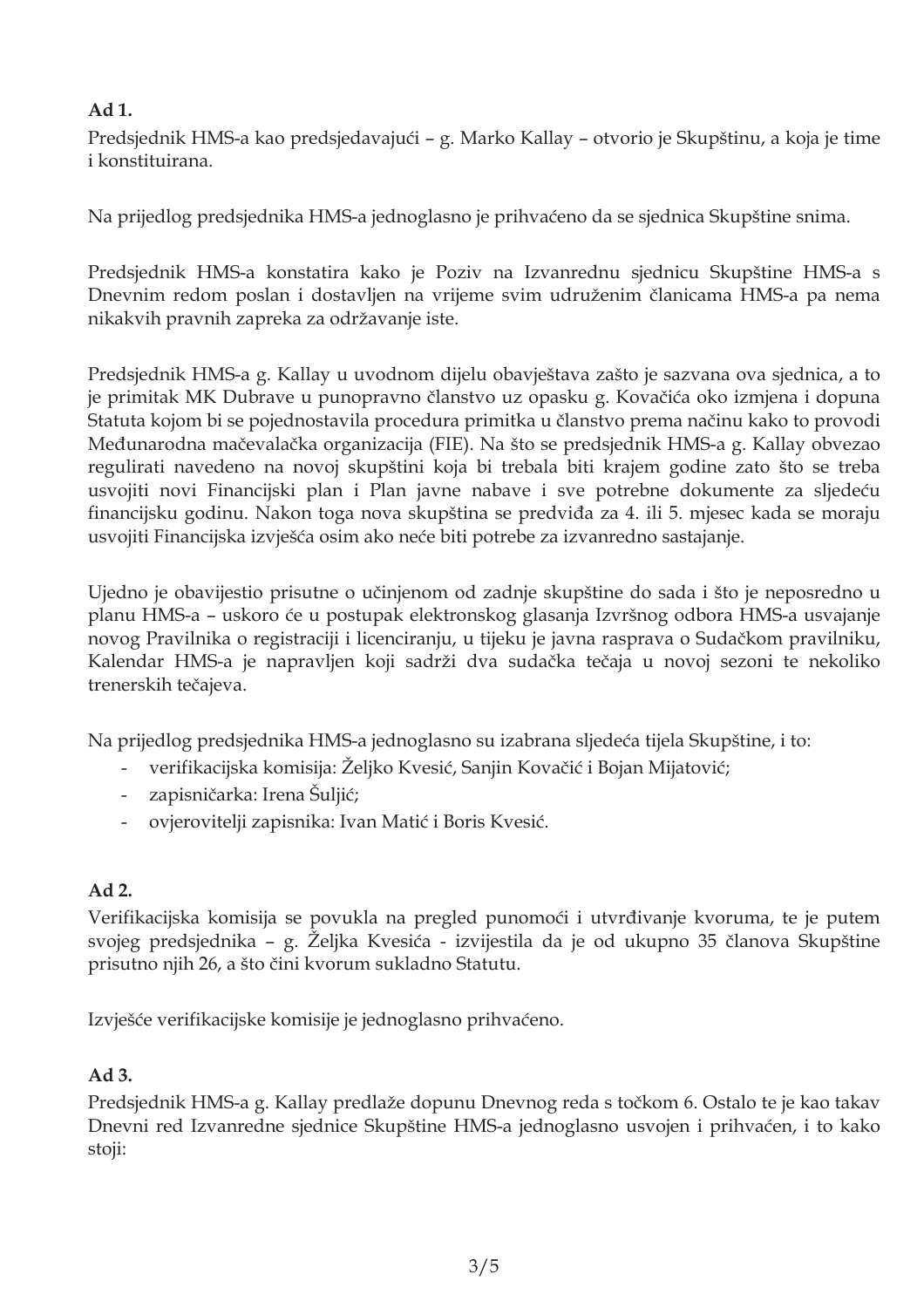## **DNEVNI RED**

- 1. Otvaranje i konstituiranje Skupštine, i to:
	- uvodna riječ Predsjednika HMS-a kao predsjedavajućeg;
	- izbor verifikacijske komisije 3 člana;
	- izbor zapisničara 1 zapisničar;
	- izbor ovjerovitelja zapisnika 2 ovjerovitelja zapisnika;
- 2. Izvješće verifikacijske komisije i utvrđivanje kvoruma;
- 3. Usvajanje Dnevnog reda;
- 4. Usvajanje zapisnika s prethodne sjednice Skupštine HMS-a, i to sjednice Skupštine HMS-a održane dana 07.05.2017. godine;
- 5. Primanje Mačevalačkog kluba "DUBRAVA" u punopravno članstvo HMS-a;
- 6. Ostalo.

## Ad 4.

Zapisnik prethodne Skupštine HMS-a, održane dana 07.05.2017. godine bez primjedbi je jednoglasno usvojen.

## Ad 5.

Predstavljajući novi klub MK Dubrava predsjednik HMS-a je ukratko naveo sljedeće, i to:

- ispunjene su sve pretpostavke iz Statuta HMS-a za primanje Mačevalačkog kluba  $\overline{\phantom{0}}$ Dubrava iz Zagreba u punopravno članstvo HMS-a, a što znači da je taj klub dao jamstvo u ugovornom obliku da raspolaže dvoranom i stručnim trenerom za obavljanje djelatnosti (vidi uvjete iz članka 21. Zakona o sportu);
- Izvršni odbor HMS-a je prije donošenja odluke o ispunjenju svih uvjeta izmjenom i  $\omega$  . dopunom Pravilnika o učlanjenju klubova i pravnih osoba i registraciji natjecatelja pri HMS-u sve uvjete o primanju u članstvo stavio van snage te se sada reguliraju samo Statutom HMS-a te utvrdio ispunjenje svih uvjeta iz Statuta te je IO HMS-a dao preporuku Skupštini za primanje u članstvo MK Dubrava.

Jednoglasno je odlučeno kako se MK Dubrava prima u punopravno članstvo HMS-a.

Predsjednik HMS-a čestitao je, u svoje osobno ime kao i u ime HMS-a, novom klubu koji ulazi u mačevalačku obitelj, te mu zaželio veliki broj članova i sportskih uspjeha, kao i puno sportskih uspjeha u novoj sezoni svim ostalim članicama HMS-a kako bi HMS učinili ponosnim što se tiče rezultata i zajedničkog djelovanja.

## Ad 6.

Pod točkom Razno za riječ se javio g. Kvesić koji napominje da se ne zaboravi do kraja godine dodijeliti Plakete i priznanja za najuspješnije u 2016. godini (za najboljeg sportaša, za najbolju sportašicu, najboljeg trenera, za najbolji klub, za najboljeg suca, za životno djelo). Predsjednik HMS-a prima napomenu na znanje te obećava da će se to dodijeliti na skupštini u prosincu ove godine sukladno Pravilniku o dodjeli nagrada i priznanja.